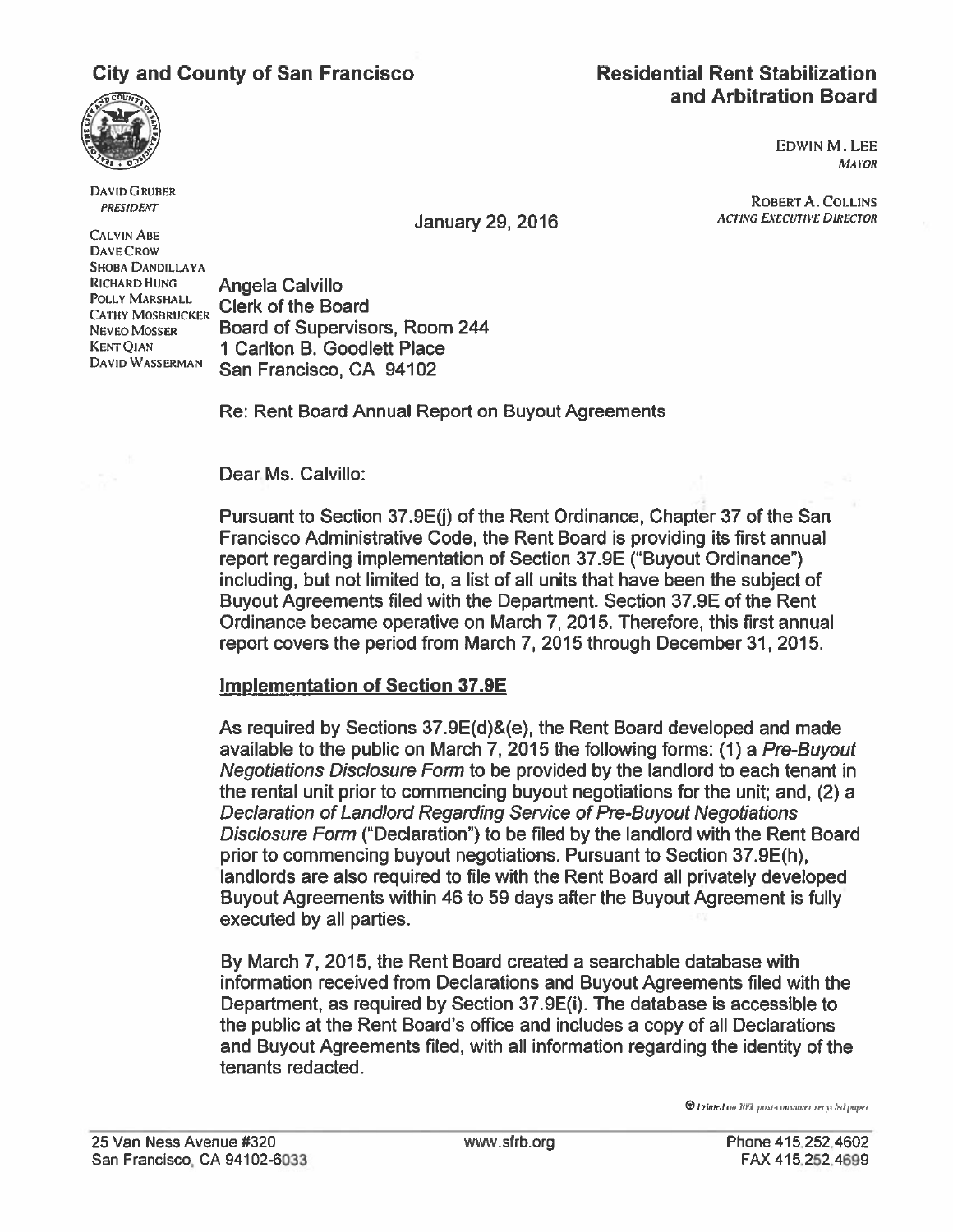#### Data Reported from Filings Under Section 37.9E

During the period of March 7, <sup>2015</sup> through December 31, 2015, <sup>a</sup> total of <sup>506</sup> Declarations were filed with the Department. During the same period, <sup>a</sup> total of 195 Buyout Agreements were filed with the Department.

The following list shows the total number of Declarations and Buyouts Agreements filed with the Department during the reporting period, organized by zip code/neighborhood:

| Zip Code/Neighborhood      | <b>Declarations Filed</b> | <b>Buyout Agreements Filed</b> |
|----------------------------|---------------------------|--------------------------------|
|                            |                           |                                |
| 94102 - Civic Center       | 13                        | $\overline{c}$                 |
| 94103 - South of Market    | 35                        | $\overline{3}$                 |
| 94104 - Downtown           | 0                         | $\mathbf 0$                    |
| 94105 - Embarcadero        | $\overline{0}$            | $\mathbf 0$                    |
| 94107 - Potrero            | 17                        | $\overline{\mathbf{1}}$        |
| 94108 - Chinatown          | 9                         | $\overline{2}$                 |
| 94109 - Tenderloin         | 20                        | 13                             |
| 94110 - Mission            | 86                        | 32                             |
| 94111 - Financial District | $\overline{0}$            | $\mathbf 0$                    |
| 94112 - Ingleside          | 32                        | 12                             |
| 94114 - Eureka Valley      | 36                        | 20                             |
| 94115 - Western Addition   | 19                        | 20                             |
| 94116 - Parkside           | 21                        | 9                              |
| 94117 - Haight-Ashbury     | 41                        | 15                             |
| 94118 - Inner Richmond     | 27                        | 4                              |
| 94121 - Outer Richmond     | 24                        | 12                             |
| 94122 - Sunset             | 36                        | 12                             |
| 94123 - Marina             | 28                        | 10                             |
| $94124 - Bayview$          | 6                         | $\overline{2}$                 |
| 94127 - West Portal        | $\overline{2}$            | 1                              |
| 94131 - Diamond Heights    | 15                        | 12                             |
| 94132 - Lake Merced        | 5                         | $\overline{2}$                 |
| 94133 - North Beach        | 17                        | 6                              |
| 94134 - Portola            | 17                        | 5                              |
| <b>Totals</b>              | 506                       | 195                            |

<sup>A</sup> list of all rental units that have been the subject of Buyout Agreements filed with the Rent Board between March 7,2015 and December 31, 2015 is attached to this repor<sup>t</sup> in accordance with Section 37.9E(j).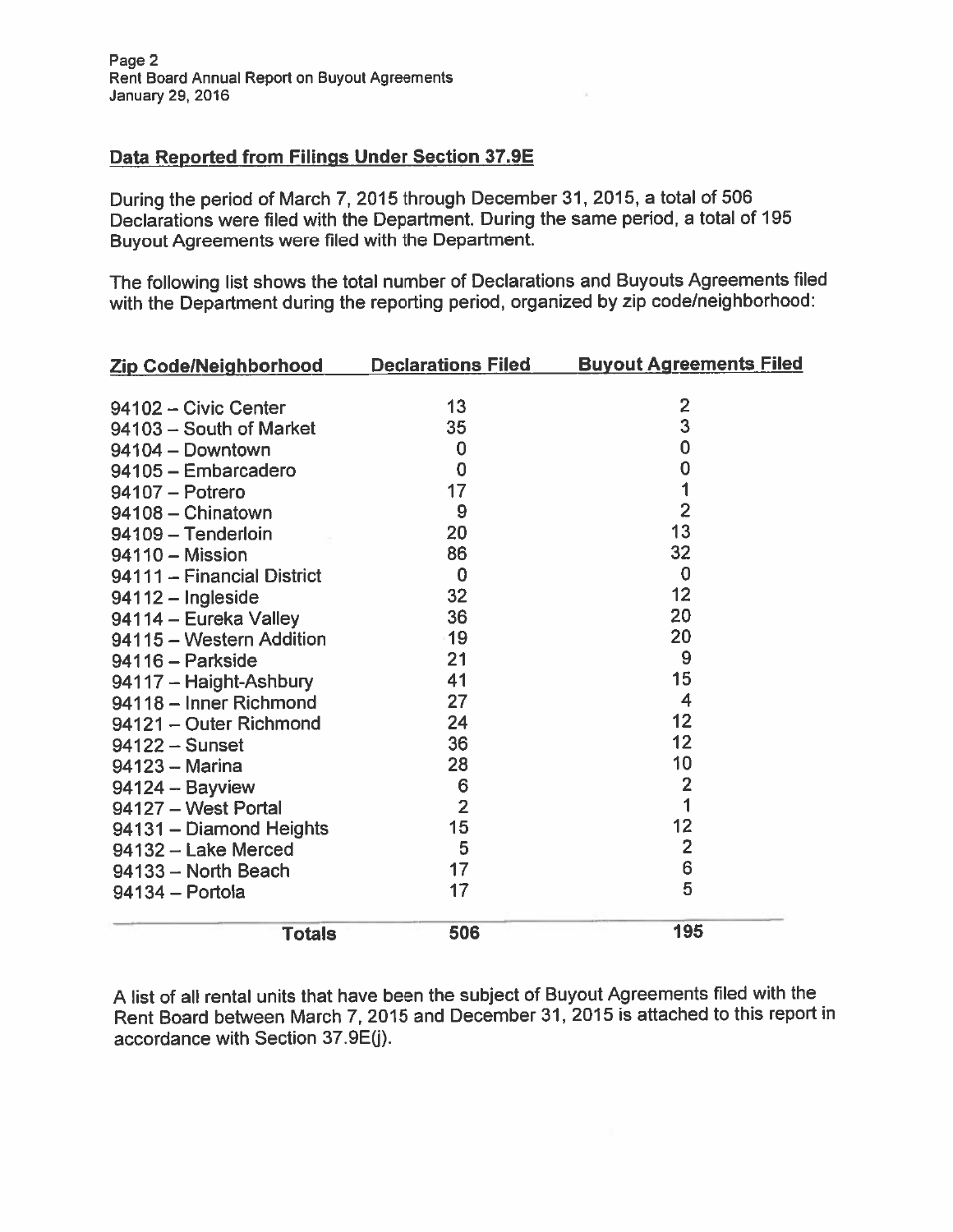Page 3 Rent Board Annual Report on Buyout Agreements January 29, 2016

This report on Buyout Agreements can be found on our website under "Statistics," using the link entitled "Annual Buyout Agreements Report." Please call me at 252-4628 should you have any questions regarding this report.

Sincerely,

Kult A. Celli

Robert A. Collins Acting Executive Director Rent Stabilization and Arbitration Board

> Mayor Edwin M. Lee Supervisor London Breed Supervisor Eric Mar Supervisor Mark Farrell Supervisor Aaron Peskin Supervisor Katy Tang Supervisor Jane Kim Supervisor Norman Yee Supervisor Scott Wiener Supervisor David Campos Supervisor Malia Cohen Supervisor John Avalos Commissioner David C. Gruber Commissioner Calvin Abe Commissioner Dave Crow Commissioner Shoba Dandillaya Commissioner Richard Hung Commissioner Polly Marshall Commissioner Cathy Mosbrucker Commissioner Neveo Mosser Commissioner Kent Qian Commissioner David Wasserman Library Documents Dept.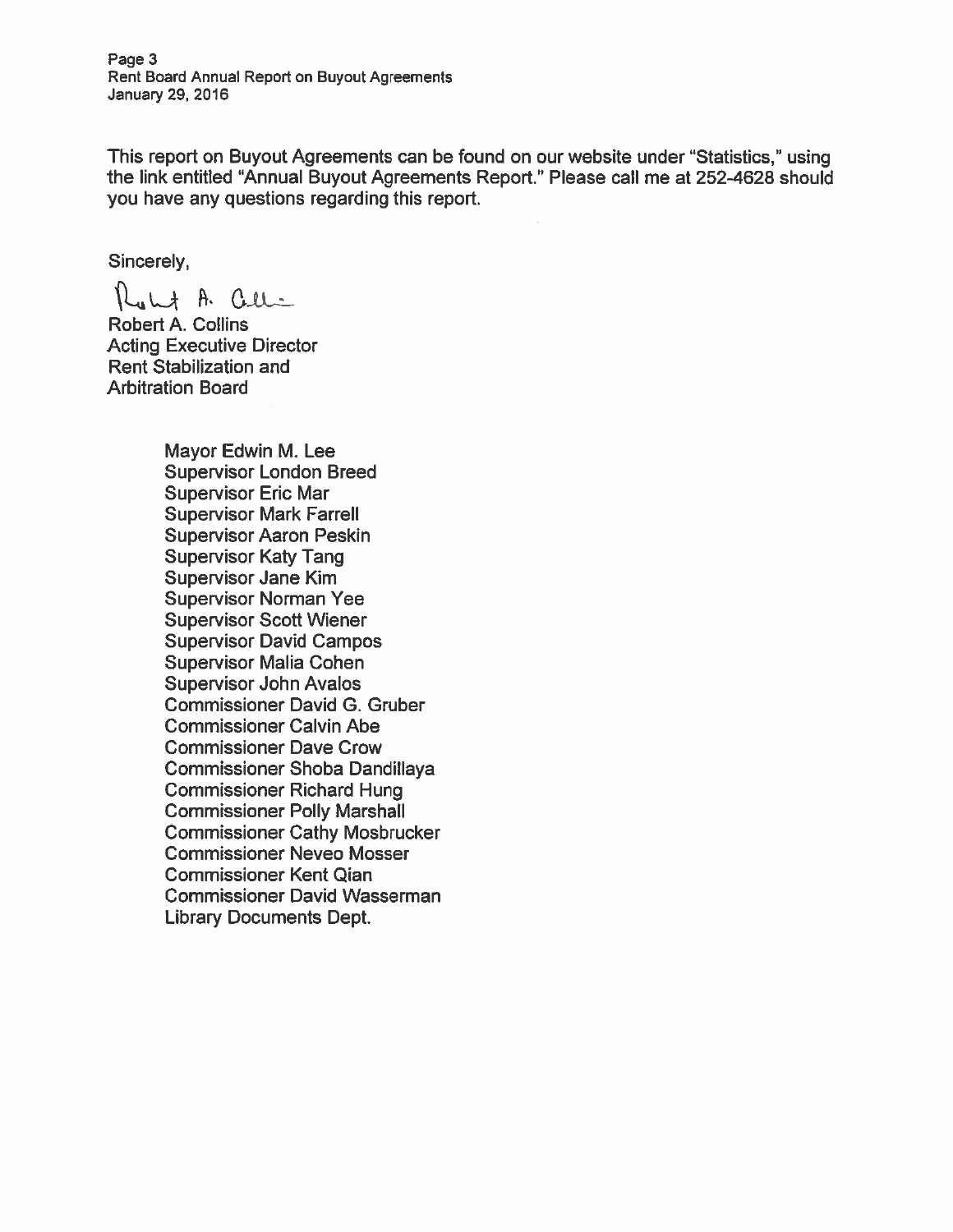

|       | 1/1/2015 Through 12/31/2015 |                  |                              |                 | # of                               |
|-------|-----------------------------|------------------|------------------------------|-----------------|------------------------------------|
|       | <b>Date</b><br><b>Filed</b> | <b>Buyout ID</b> | <b>Property Address</b>      | <b>Zip Code</b> | <b>Buyout</b><br><b>Agreements</b> |
| 94102 |                             |                  |                              |                 | 2                                  |
|       | 7/27/2015                   | B151330          | 257 Laguna Street            | 94102           |                                    |
|       | 8/14/2015                   | B151559          | 207 Gough Street #22         | 94102           |                                    |
| 94103 |                             |                  |                              |                 | 3                                  |
|       | 6/10/2015                   | B151449          | 258 Guerrero Street          | 94103           |                                    |
|       | 11/19/2015                  | B152474          | 40 Adair Street              | 94103           |                                    |
|       | 12/30/2015                  | B153307          | 180 Guerrero Street          | 94103           |                                    |
| 94107 |                             |                  |                              |                 | 1                                  |
|       | 11/12/2015                  | B153134          | 730 Tennessee Street         | 94107           |                                    |
| 94108 |                             |                  |                              |                 | $\mathbf 2$                        |
|       | 8/13/2015                   | B151359          | 771 Pine Street              | 94108           |                                    |
|       | 12/18/2015                  | B152997          | 977 Pine Street #307         | 94108           |                                    |
| 94109 |                             |                  |                              |                 | 13                                 |
|       | 5/28/2015                   | B151333          | 1001 Pine Street #504        | 94109           |                                    |
|       | 6/25/2015                   | B151057          | 1930 Sacramento Street #12   | 94109           |                                    |
|       | 7/15/2015                   | B150769          | 127 Bernard Street           | 94109           |                                    |
|       | 7/15/2015                   | B151755          | 1551 Sacramento Street       | 94109           |                                    |
|       | 7/20/2015                   | B151254          | 1020 Bush Street #4          | 94109           |                                    |
|       | 8/11/2015                   | B152253          | 540 Leavenworth Street #304  | 94109           |                                    |
|       | 8/25/2015                   | B151294          | 1407 Gough Street #8         | 94109           |                                    |
|       | 9/1/2015                    | B151708          | 2065 Larkin Street           | 94109           |                                    |
|       | 9/29/2015                   | B152707          | 1998 Broadway Street #906    | 94109           |                                    |
|       | 10/26/2015                  | B152952          | 77 Glover Street             | 94109           |                                    |
|       | 12/7/2015                   | B153133          | 1871 Sacramento Street #6    | 94109           |                                    |
|       | 12/15/2015                  | B152949          | 1080 Eddy Street #502        | 94109           |                                    |
|       | 12/15/2015                  | B152890          | 1340 Union Street #b         | 94109           |                                    |
| 94110 |                             |                  |                              |                 | 32                                 |
|       | 5/8/2015                    | B150588          | 1336 Shotwell Street         | 94110           |                                    |
|       | 5/14/2015                   | B151198          | 2740 Harrison Street         | 94110           |                                    |
|       | 5/14/2015                   | B151199          | 2742 Harrison Street         | 94110           |                                    |
|       | 5/14/2015                   | B151200          | 2744 Harrison Street         | 94110           |                                    |
|       | 5/14/2015                   | B151197          | 840 Capp Street #1a (aka A1) | 94110           |                                    |
|       | 5/21/2015                   | B151297          | 600 Gates Street #lower Unit | 94110           |                                    |
|       | 5/21/2015                   | B151298          | 600 Gates Street #upper Unit | 94110           |                                    |
|       | 6/17/2015                   | B151516          | 2957 Cesar Chavez Street     | 94110           |                                    |
|       | 7/6/2015                    | B150692          | 1084 South Van Ness Avenue   | 94110           |                                    |
|       | 7/13/2015                   | B151760          | 227 Winfield Street #b       | 94110           |                                    |
|       | 7/16/2015                   | B151896          | 246 San Carlos Street        | 94110           |                                    |
|       | 7/27/2015                   | B151043          | 216 Richland Avenue          | 94110           |                                    |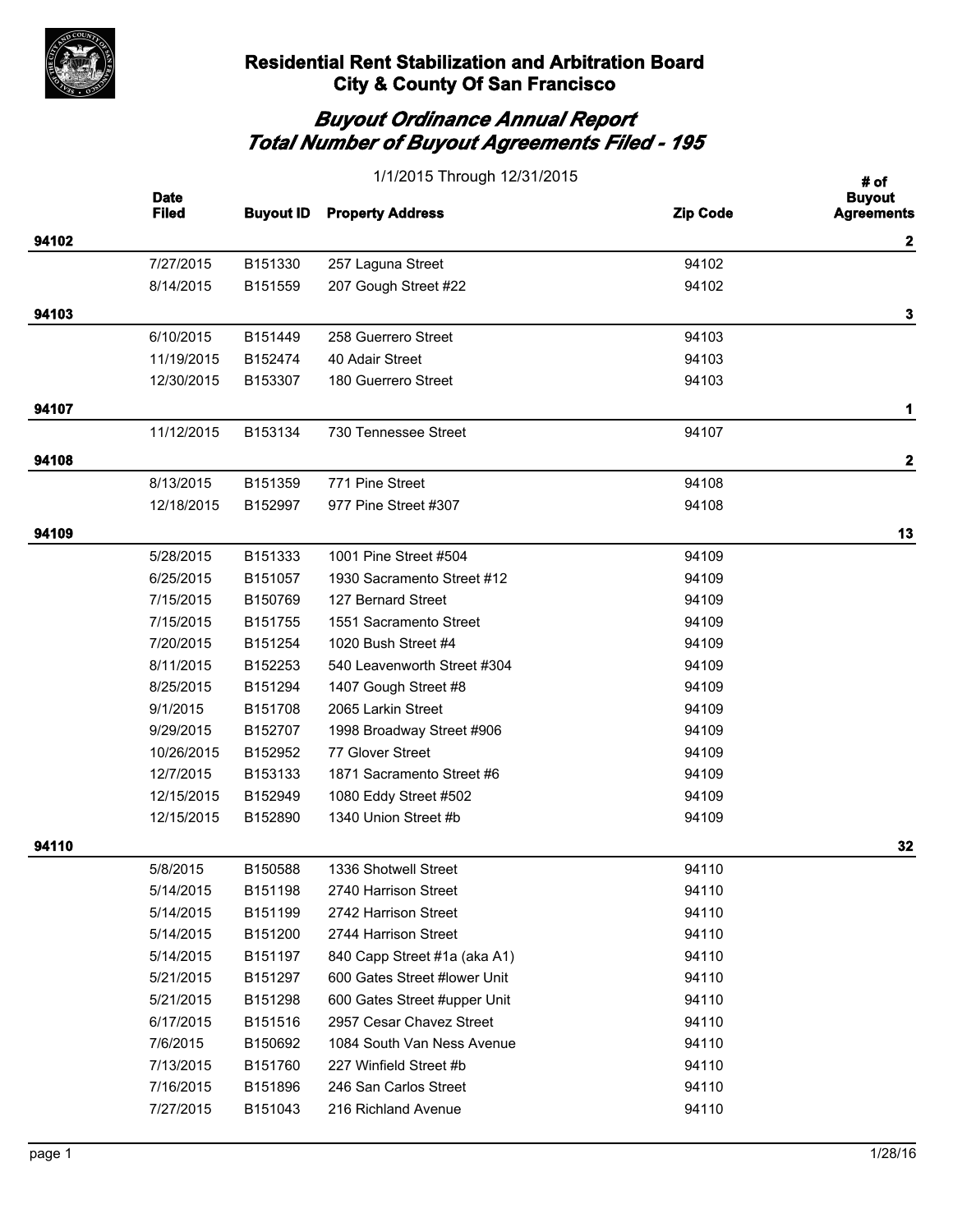

## *Buyout Ordinance Annual Report Total Number of Buyout Agreements Filed - 195*

|       |                             |                     | 1/1/2015 Through 12/31/2015          |                 | # of                               |
|-------|-----------------------------|---------------------|--------------------------------------|-----------------|------------------------------------|
|       | <b>Date</b><br><b>Filed</b> | <b>Buyout ID</b>    | <b>Property Address</b>              | <b>Zip Code</b> | <b>Buyout</b><br><b>Agreements</b> |
|       | 7/28/2015                   | B151897             | 59 Cumberland Street                 | 94110           |                                    |
|       | 8/3/2015                    | B151222             | 2872 25th Street                     | 94110           |                                    |
|       | 8/7/2015                    | B152073             | 64 San Jose Avenue                   | 94110           |                                    |
|       | 8/13/2015                   | B152256             | 1660 Florida Street                  | 94110           |                                    |
|       | 8/14/2015                   | B150770             | 1161 Dolores Street                  | 94110           |                                    |
|       | 8/25/2015                   | B151125             | 2761 Bryant Street                   | 94110           |                                    |
|       | 9/1/2015                    | B152418             | 2941 Mission Street #4               | 94110           |                                    |
|       | 9/11/2015                   | B152476             | 597 Dolores Street                   | 94110           |                                    |
|       | 9/15/2015                   | B151193             | 1192 Dolores Street                  | 94110           |                                    |
|       | 9/24/2015                   | B151906             | 3661 19th Street #303                | 94110           |                                    |
|       | 10/22/2015                  | B151583             | 1231 York Street                     | 94110           |                                    |
|       | 11/10/2015                  | B152078             | 242 San Jose Avenue #lower Unit      | 94110           |                                    |
|       | 11/24/2015                  | B152265             | 1165 Shotwell Street                 | 94110           |                                    |
|       | 11/30/2015                  | B151789             | 3542 24th Street                     | 94110           |                                    |
|       | 12/1/2015                   | B152272             | 2641 Mission Street #5               | 94110           |                                    |
|       | 12/1/2015                   | B152274             | 619 Capp Street                      | 94110           |                                    |
|       | 12/18/2015                  | B152767             | 3519 19th Street                     | 94110           |                                    |
|       | 12/22/2015                  | B152282             | 961 Valencia Street                  | 94110           |                                    |
|       | 12/28/2015                  | B152523             | 347 Lexington Street                 | 94110           |                                    |
|       | 12/28/2015                  | B153480             | 886 Alabama Street #a                | 94110           |                                    |
| 94112 |                             |                     |                                      |                 | 12                                 |
|       | 5/11/2015                   | B150606             | 273 Munich Street #upper Unit        | 94112           |                                    |
|       | 5/19/2015                   | B <sub>151255</sub> | 130 Harold Avenue                    | 94112           |                                    |
|       | 6/4/2015                    | B151457             | 330 Russia Avenue                    | 94112           |                                    |
|       | 6/10/2015                   | B151450             | 4024 Mission Street                  | 94112           |                                    |
|       | 6/17/2015                   | B151517             | 332 Russia Avenue                    | 94112           |                                    |
|       | 8/14/2015                   | B151750             | 138 Trumbull Street                  | 94112           |                                    |
|       | 8/20/2015                   | B151566             | 543 Athens Street #lower Unit        | 94112           |                                    |
|       | 8/21/2015                   | B151355             | 22 De Long Street #lower In-law Unit | 94112           |                                    |
|       | 9/8/2015                    | B151903             | 170 Rolph Street                     | 94112           |                                    |

9/25/2015 B151985 751 Madrid Street #b 94112 9/25/2015 B151998 751 Madrid Street #c 94112 12/18/2015 B152998 43 Harrington Street 94112

5/1/2015 B151072 510 Diamond Street 94114 5/28/2015 B151332 466 Clipper Street 94114 6/29/2015 B150843 170 Noe Street 94114 7/3/2015 B151113 83 States Street #upper Unit 94114 7/27/2015 B151974 49 Eagle Street 94114 8/7/2015 B152079 1952 15th Street 94114 8/14/2015 B151402 198 Noe Street 94114

**94114 20**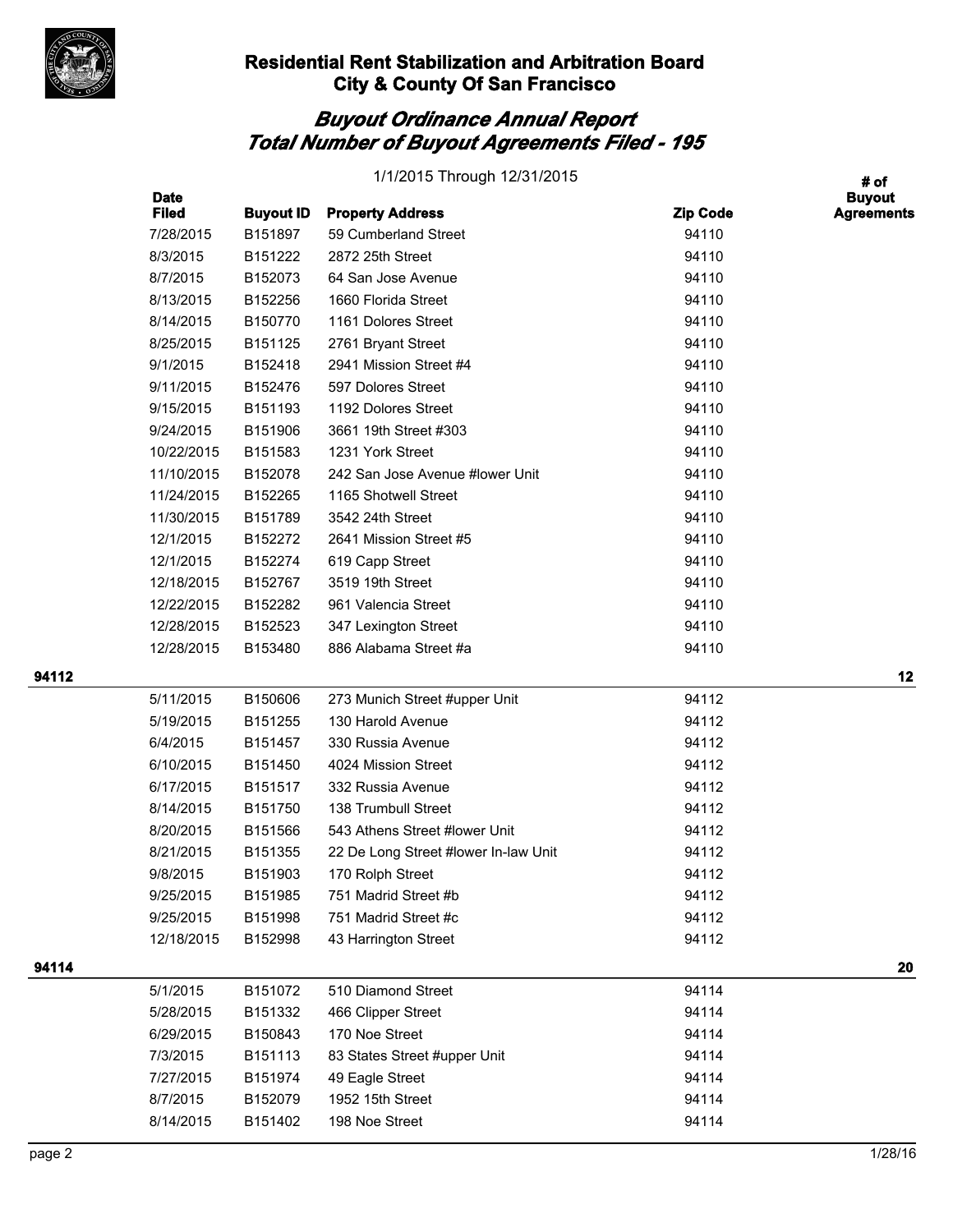

|       | 1/1/2015 Through 12/31/2015 |                  |                                       |                 |                                            |
|-------|-----------------------------|------------------|---------------------------------------|-----------------|--------------------------------------------|
|       | <b>Date</b><br><b>Filed</b> | <b>Buyout ID</b> | <b>Property Address</b>               | <b>Zip Code</b> | # of<br><b>Buyout</b><br><b>Agreements</b> |
|       | 8/19/2015                   | B151981          | 3258 Market Street #2                 | 94114           |                                            |
|       | 8/26/2015                   | B152279          | 3775 16th Street #in-law Unit         | 94114           |                                            |
|       | 8/31/2015                   | B151378          | 2267 15th Street                      | 94114           |                                            |
|       | 8/31/2015                   | B151379          | 2269 15th Street                      | 94114           |                                            |
|       | 8/31/2015                   | B151380          | 2269 15th Street #a                   | 94114           |                                            |
|       | 9/4/2015                    | B151406          | 221 Eureka Street                     | 94114           |                                            |
|       | 10/14/2015                  | B151967          | 238 Diamond Street                    | 94114           |                                            |
|       | 10/28/2015                  | B152258          | 2253 15th Street                      | 94114           |                                            |
|       | 11/19/2015                  | B151695          | 83 Walter Street #f                   | 94114           |                                            |
|       | 11/30/2015                  | B152524          | 1060 Church Street                    | 94114           |                                            |
|       | 12/2/2015                   | B153382          | 235 Corbett Avenue                    | 94114           |                                            |
|       | 12/7/2015                   | B151372          | 138 Lower Terrace                     | 94114           |                                            |
|       | 12/7/2015                   | B151373          | 140 Lower Terrace                     | 94114           |                                            |
| 94115 |                             |                  |                                       |                 | 20                                         |
|       | 5/28/2015                   | B151331          | 51 Wilmot Street                      | 94115           |                                            |
|       | 6/25/2015                   | B150772          | 70 Terra Vista Avenue #11             | 94115           |                                            |
|       | 7/16/2015                   | B151895          | 1515 Baker Street                     | 94115           |                                            |
|       | 8/7/2015                    | B152074          | 2140 Pacific Avenue #502              | 94115           |                                            |
|       | 8/7/2015                    | B152077          | 80 Terra Vista Avenue #9              | 94115           |                                            |
|       | 8/14/2015                   | B152261          | 1015 Pierce Street #303               | 94115           |                                            |
|       | 9/8/2015                    | B152471          | 1015 Pierce Street #102               | 94115           |                                            |
|       | 9/8/2015                    | B152522          | 1015 Pierce Street #103               | 94115           |                                            |
|       | 9/24/2015                   | B151971          | 2921 Washington Street #5             | 94115           |                                            |
|       | 9/28/2015                   | B152709          | 2415 Buchanan Street #3               | 94115           |                                            |
|       | 9/28/2015                   | B152710          | 2415 Buchanan Street #4               | 94115           |                                            |
|       | 10/5/2015                   | B152721          | 2068 Pine Street                      | 94115           |                                            |
|       | 10/13/2015                  | B152842          | 1015 Pierce Street #207               | 94115           |                                            |
|       | 10/13/2015                  | B152843          | 1015 Pierce Street #104               | 94115           |                                            |
|       | 10/14/2015                  | B152847          | 2415 Buchanan Street #6               | 94115           |                                            |
|       | 11/2/2015                   | B153010          | 1015 Pierce Street #101               | 94115           |                                            |
|       | 11/9/2015                   | B153121          | 2375 O'farrell Street #4              | 94115           |                                            |
|       | 11/12/2015                  | B153135          | 1015 Pierce Street #105               | 94115           |                                            |
|       | 11/17/2015                  | B152264          | 2686 Sacramento Street                | 94115           |                                            |
|       | 12/23/2015                  | B152849          | 2988 Pacific Avenue #1                | 94115           |                                            |
| 94116 |                             |                  |                                       |                 | 9                                          |
|       | 5/14/2015                   | B150608          | 2935 Pacheco Street #upper Level Unit | 94116           |                                            |
|       | 5/27/2015                   | B151325          | 2400 Pacheco Street                   | 94116           |                                            |
|       | 8/7/2015                    | B151126          | 1639 Ulloa Street                     | 94116           |                                            |
|       | 8/27/2015                   | B151358          | 1942 42nd Avenue #upper               | 94116           |                                            |
|       | 9/15/2015                   | B151754          | 2071 18th Avenue                      | 94116           |                                            |
|       | 10/6/2015                   | B152762          | 2419 47th Avenue #a (downstairs)      | 94116           |                                            |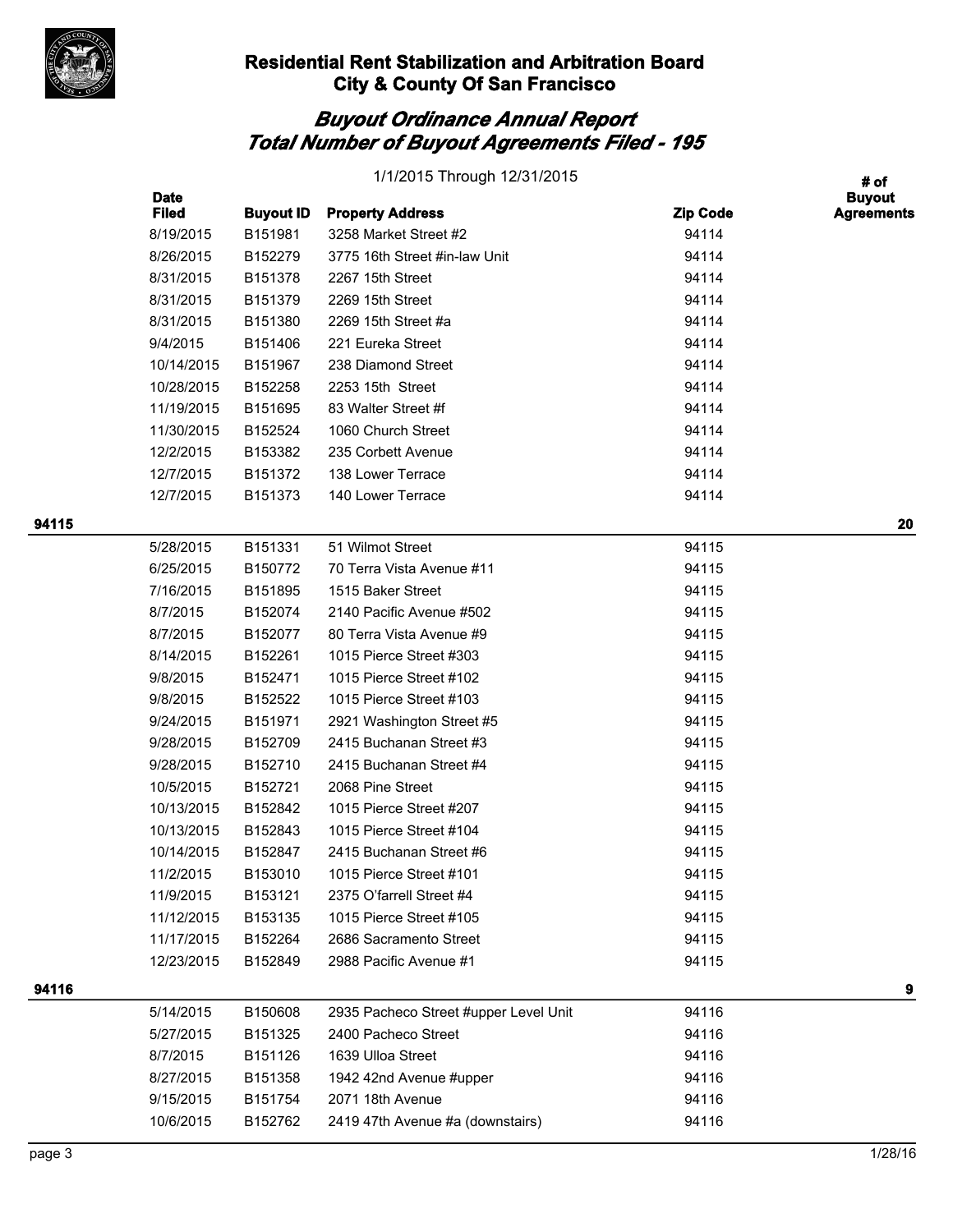

|       | <b>Date</b>  | # of<br><b>Buyout</b> |                             |                 |                   |
|-------|--------------|-----------------------|-----------------------------|-----------------|-------------------|
|       | <b>Filed</b> | <b>Buyout ID</b>      | <b>Property Address</b>     | <b>Zip Code</b> | <b>Agreements</b> |
|       | 10/22/2015   | B152904               | 2287 43rd Avenue            | 94116           |                   |
|       | 11/5/2015    | B152950               | 2494 46th Avenue            | 94116           |                   |
|       | 11/16/2015   | B151295               | 2757 43rd Avenue            | 94116           |                   |
| 94117 |              |                       |                             |                 | 15                |
|       | 3/18/2015    | B150590               | 617 Broderick Street #c     | 94117           |                   |
|       | 4/22/2015    | B150993               | 910 Steiner Street          | 94117           |                   |
|       | 6/12/2015    | B151478               | 829 Fillmore Street         | 94117           |                   |
|       | 7/6/2015     | B150996               | 542 Clayton Street #b       | 94117           |                   |
|       | 7/10/2015    | B150602               | 1781 Haight Street          | 94117           |                   |
|       | 7/29/2015    | B151982               | 956 Ashbury Street          | 94117           |                   |
|       | 8/7/2015     | B152076               | 399 Steiner Street #18      | 94117           |                   |
|       | 9/21/2015    | B151397               | 1238 Willard Street         | 94117           |                   |
|       | 9/23/2015    | B151545               | 551 Page Street #a          | 94117           |                   |
|       | 10/2/2015    | B152313               | 116 Frederick Street #32    | 94117           |                   |
|       | 10/9/2015    | B151560               | 1555 Oak Street #6          | 94117           |                   |
|       | 10/26/2015   | B153002               | 540 Waller Street           | 94117           |                   |
|       | 10/26/2015   | B153003               | 542 Waller Street           | 94117           |                   |
|       | 11/25/2015   | B152317               | 1929 Fulton Street          | 94117           |                   |
|       | 12/29/2015   | B153063               | 120 Alpine Terrace          | 94117           |                   |
| 94118 |              |                       |                             |                 | 4                 |
|       | 6/1/2015     | B151131               | 455 9th Avenue #2           | 94118           |                   |
|       | 6/22/2015    | B151058               | 152 4th Avenue              | 94118           |                   |
|       | 7/2/2015     | B151602               | 268 4th Avenue              | 94118           |                   |
|       | 10/1/2015    | B151983               | 863 Arguello Boulevard #3   | 94118           |                   |
| 94121 |              |                       |                             |                 | 12                |
|       | 5/7/2015     | B151070               | 866 30th Avenue #lower Unit | 94121           |                   |
|       | 5/8/2015     | B151139               | 525 42nd Avenue #lower Unit | 94121           |                   |
|       | 7/7/2015     | B150601               | 3900 Cabrillo Street #4     | 94121           |                   |
|       | 7/20/2015    | B151130               | 140 26th Avenue             | 94121           |                   |
|       | 9/16/2015    | B152708               | 248 27th Avenue             | 94121           |                   |
|       | 10/21/2015   | B152318               | 3031 Balboa Street #a       | 94121           |                   |
|       | 10/27/2015   | B152467               | 768 44th Avenue             | 94121           |                   |
|       | 11/2/2015    | B152705               | 600 24th Avenue #5          | 94121           |                   |
|       | 11/9/2015    | B153122               | 489 35th Avenue             | 94121           |                   |
|       | 11/20/2015   | B151907               | 138 26th Avenue             | 94121           |                   |
|       | 11/23/2015   | B152551               | 538 22nd Avenue             | 94121           |                   |
|       | 12/24/2015   | B153005               | 559 21st Avenue             | 94121           |                   |
| 94122 |              |                       |                             |                 | 12                |
|       | 3/23/2015    | B150607               | 1240 21st Avenue #2         | 94122           |                   |
|       | 8/11/2015    | B151374               | 1755 11th Avenue            | 94122           |                   |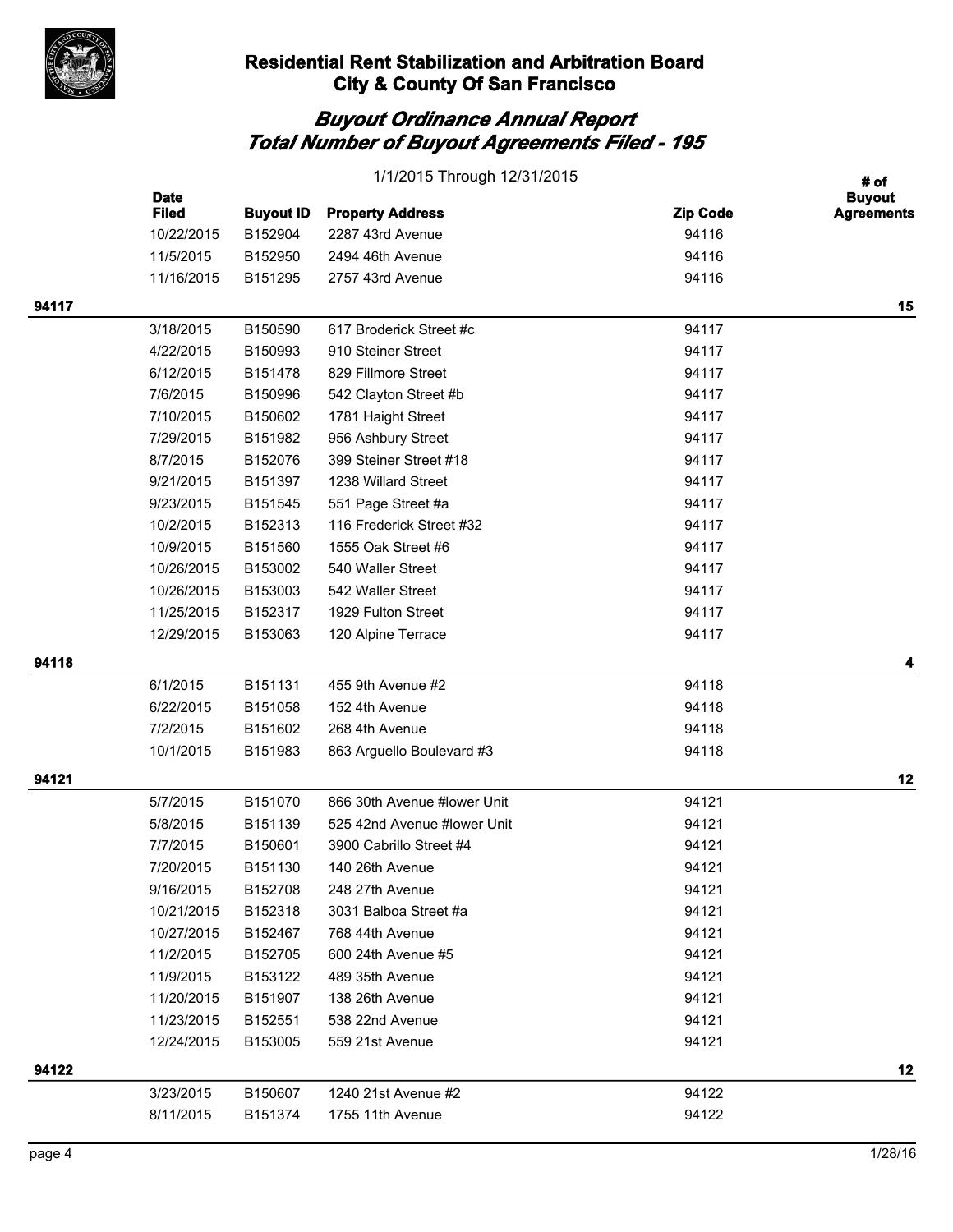

|       | 1/1/2015 Through 12/31/2015 |                  |                                                    |                 | # of                               |  |
|-------|-----------------------------|------------------|----------------------------------------------------|-----------------|------------------------------------|--|
|       | <b>Date</b><br><b>Filed</b> | <b>Buyout ID</b> | <b>Property Address</b>                            | <b>Zip Code</b> | <b>Buyout</b><br><b>Agreements</b> |  |
|       | 8/12/2015                   | B152255          | 1281 48th Avenue                                   | 94122           |                                    |  |
|       | 8/20/2015                   | B152268          | 1715 26th Avenue                                   | 94122           |                                    |  |
|       | 8/21/2015                   | B152262          | 1835 22nd Avenue                                   | 94122           |                                    |  |
|       | 9/18/2015                   | B150992          | 1683 42nd Avenue #ground Floor Studio              | 94122           |                                    |  |
|       | 9/28/2015                   | B151752          | 1350 24th Avenue #a                                | 94122           |                                    |  |
|       | 10/8/2015                   | B152250          | 937 Judah Street                                   | 94122           |                                    |  |
|       | 10/19/2015                  | B151891          | 1203 22nd Avenue                                   | 94122           |                                    |  |
|       | 10/21/2015                  | B151196          | 1355 20th Avenue                                   | 94122           |                                    |  |
|       | 10/28/2015                  | B151968          | 1397 12th Avenue                                   | 94122           |                                    |  |
|       | 12/28/2015                  | B152902          | 1279 38th Avenue                                   | 94122           |                                    |  |
| 94123 |                             |                  |                                                    |                 | 10                                 |  |
|       | 4/20/2015                   | B150991          | 2447 Franklin Street                               | 94123           |                                    |  |
|       | 5/15/2015                   | B151221          | 2585 Union Street #3                               | 94123           |                                    |  |
|       | 8/6/2015                    | B152070          | 3055 Fillmore Street                               | 94123           |                                    |  |
|       | 8/18/2015                   | B150710          | 2505 Gough Street #3                               | 94123           |                                    |  |
|       | 8/19/2015                   | B151565          | 1366 Francisco Street #1/2                         | 94123           |                                    |  |
|       | 8/21/2015                   | B150708          | 2505 Gough Street #1                               | 94123           |                                    |  |
|       | 8/21/2015                   | B150709          | 2505 Gough Street #2                               | 94123           |                                    |  |
|       | 9/4/2015                    | B151599          | 1773 Green Street                                  | 94123           |                                    |  |
|       | 9/8/2015                    | B152469          | 1964 Union Street                                  | 94123           |                                    |  |
|       | 10/16/2015                  | B151911          | 1631 Beach Street                                  | 94123           |                                    |  |
| 94124 |                             |                  |                                                    |                 | 2                                  |  |
|       | 7/29/2015                   | B151979          | 670 Thornton Avenue                                | 94124           |                                    |  |
|       | 11/10/2015                  | B153124          | 1447 Newcomb Avenue                                | 94124           |                                    |  |
| 94127 |                             |                  |                                                    |                 | 1                                  |  |
|       | 8/5/2015                    | B151504          | 61 Pinehurst Way #ground Floor Room By Garage      | 94127           |                                    |  |
| 94131 |                             |                  |                                                    |                 | 12                                 |  |
|       | 3/31/2015                   | B150695          | 462 27th Street #1                                 | 94131           |                                    |  |
|       | 7/7/2015                    | B151296          | 75 Mangels Avenue                                  | 94131           |                                    |  |
|       | 7/15/2015                   | B151398          | 15 Red Rock Way #n308                              | 94131           |                                    |  |
|       | 7/16/2015                   | B150702          | 65 Lippard Avenue                                  | 94131           |                                    |  |
|       | 7/20/2015                   | B150807          | 566 Chenery Street                                 | 94131           |                                    |  |
|       | 7/21/2015                   | B151905          | 480 Warren Drive #101                              | 94131           |                                    |  |
|       | 9/1/2015                    | B151542          | 1473 Church Street #3rd Floor Southeast Front Room | 94131           |                                    |  |
|       | 9/1/2015                    | B151544          | 1793 Sanchez Street #b                             | 94131           |                                    |  |
|       | 9/14/2015                   | B152475          | 3828 Cesar Chavez Street #a                        | 94131           |                                    |  |
|       | 9/23/2015                   | B151904          | 2776 Diamond Street                                | 94131           |                                    |  |
|       | 12/11/2015                  | B150597          | 186 Valley Street #1/2                             | 94131           |                                    |  |
|       | 12/21/2015                  | B153475          | 30 Gardenside Drive #6                             | 94131           |                                    |  |